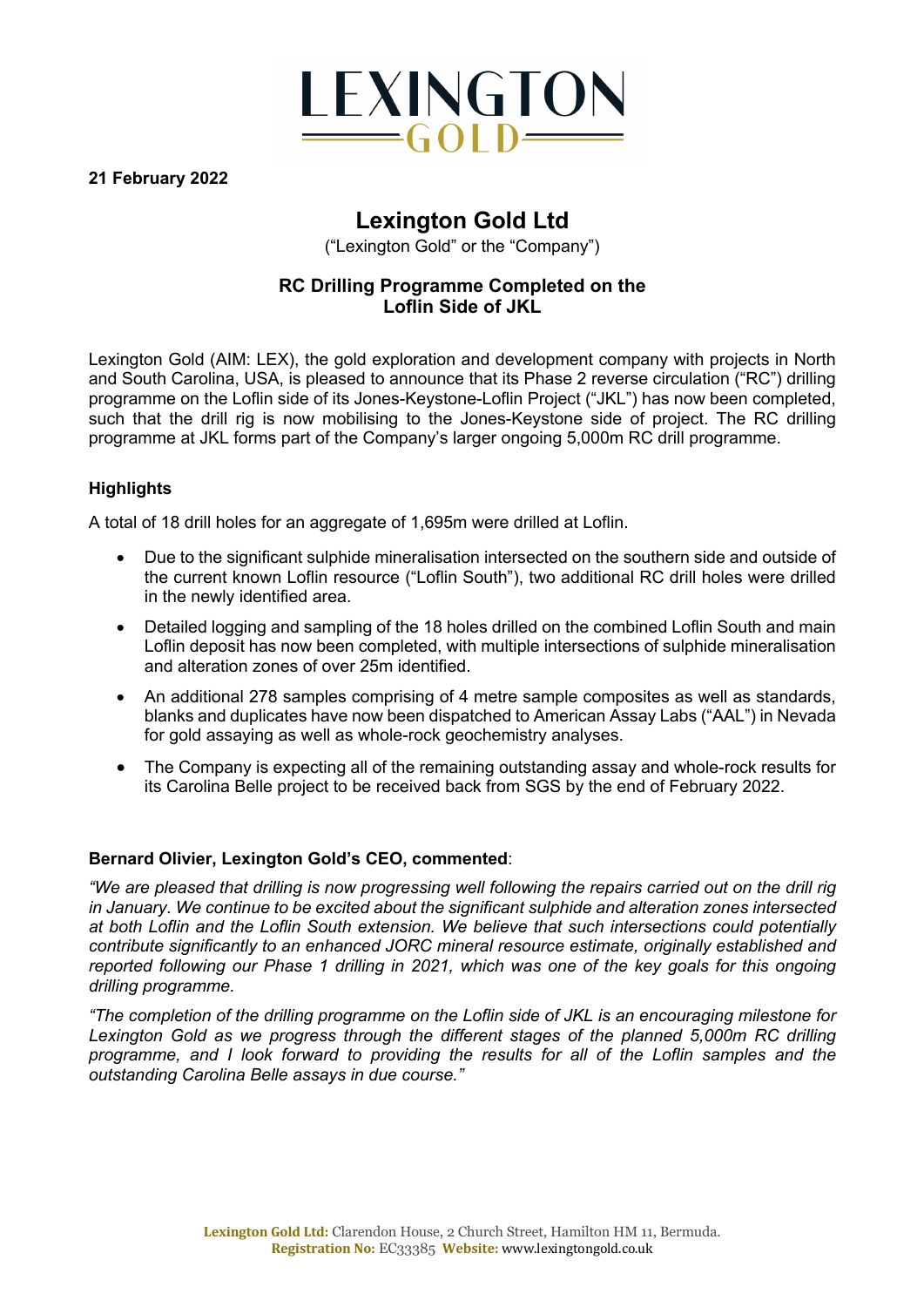

#### **Additional information**

#### **Jones-Keystone-Loflin Project ("JKL")**

The Company's Phase 1 drill campaign at JKL intersected significant gold mineralisation, with the assay results showing a good correlation with the historical drilling results at Loflin. Importantly, all six holes of the initial campaign intersected gold mineralisation of over 1 g/t Au above 100m depth with multiple intersections over 30m width. The ongoing Phase 2 drill campaign will now focus on the Jones-Keystone side of the project with the overall objectives of the current drill programme comprising:

- The potential expansion of the initial maiden resource estimate for Loflin, as announced on 23 September 2021;
- Drill holes positioned to test additional targets that form part of the project area that have been identified from geophysics and historical work, including Loflin South; and
- Drill holes positioned to seek to establish a maiden resource for the Jones-Keystone side of the project.

 $\overline{\phantom{a}}$ 

| Table 1: Lexington Gold - RC Drilling Summary to Date at JKL (Drilling from surface) |         |               |                             |                 |
|--------------------------------------------------------------------------------------|---------|---------------|-----------------------------|-----------------|
| Hole ID No.                                                                          | Project | Dip (degrees) | <b>Azimuth</b><br>(degrees) | Final depth (m) |
| <b>LFRC-001</b>                                                                      | Loflin  | $-60$         | 325                         | 60              |
| <b>LFRC-002</b>                                                                      | Loflin  | $-60$         | 325                         | 80              |
| <b>LFRC-003</b>                                                                      | Loflin  | $-70$         | 145                         | 130             |
| <b>LFRC-004</b>                                                                      | Loflin  | $-60$         | 325                         | 85              |
| <b>LFRC-005</b>                                                                      | Loflin  | $-60$         | 145                         | 60              |
| <b>LFRC-006</b>                                                                      | Loflin  | $-60$         | 145                         | 80              |
| <b>LFRC-007</b>                                                                      | Loflin  | $-60$         | 325                         | 150             |
| <b>LFRC-008</b>                                                                      | Loflin  | $-60$         | 325                         | 80              |
| <b>LFRC-009</b>                                                                      | Loflin  | $-60$         | 325                         | 100             |
| <b>LFRC-010</b>                                                                      | Loflin  | $-60$         | 325                         | 100             |
| <b>LFRC-011</b>                                                                      | Loflin  | $-60$         | 145                         | 55              |
| <b>LFRC-012</b>                                                                      | Loflin  | $-60$         | 145                         | 110             |
| <b>LFRC-013</b>                                                                      | Loflin  | $-60$         | 325                         | 151             |
| <b>LFRC-014</b>                                                                      | Loflin  | $-60$         | 325                         | 144             |
| <b>LFRC-015</b>                                                                      | Loflin  | $-60$         | 325                         | 90              |
| <b>LFRC-016</b>                                                                      | Loflin  | $-60$         | 325                         | 80              |
| <b>LFRC-017</b>                                                                      | Loflin  | $-60$         | 150                         | 80              |
| <b>LFRC-018</b>                                                                      | Loflin  | $-60$         | 325                         | 60              |
| Total (metres):                                                                      |         |               |                             | 1,695           |

#### **Assaying**

Four metre composite samples were collected throughout each hole and two batches of 194 and 278 samples from Loflin, including standards, duplicates and blanks have been dispatched to American Assay Labs ("AAL") in Nevada for gold assaying as well as whole rock chemistry XRF analysis. The initial 4m composites will be further refined to 1m composites and submitted for gold assaying for all intersections of gold interest.